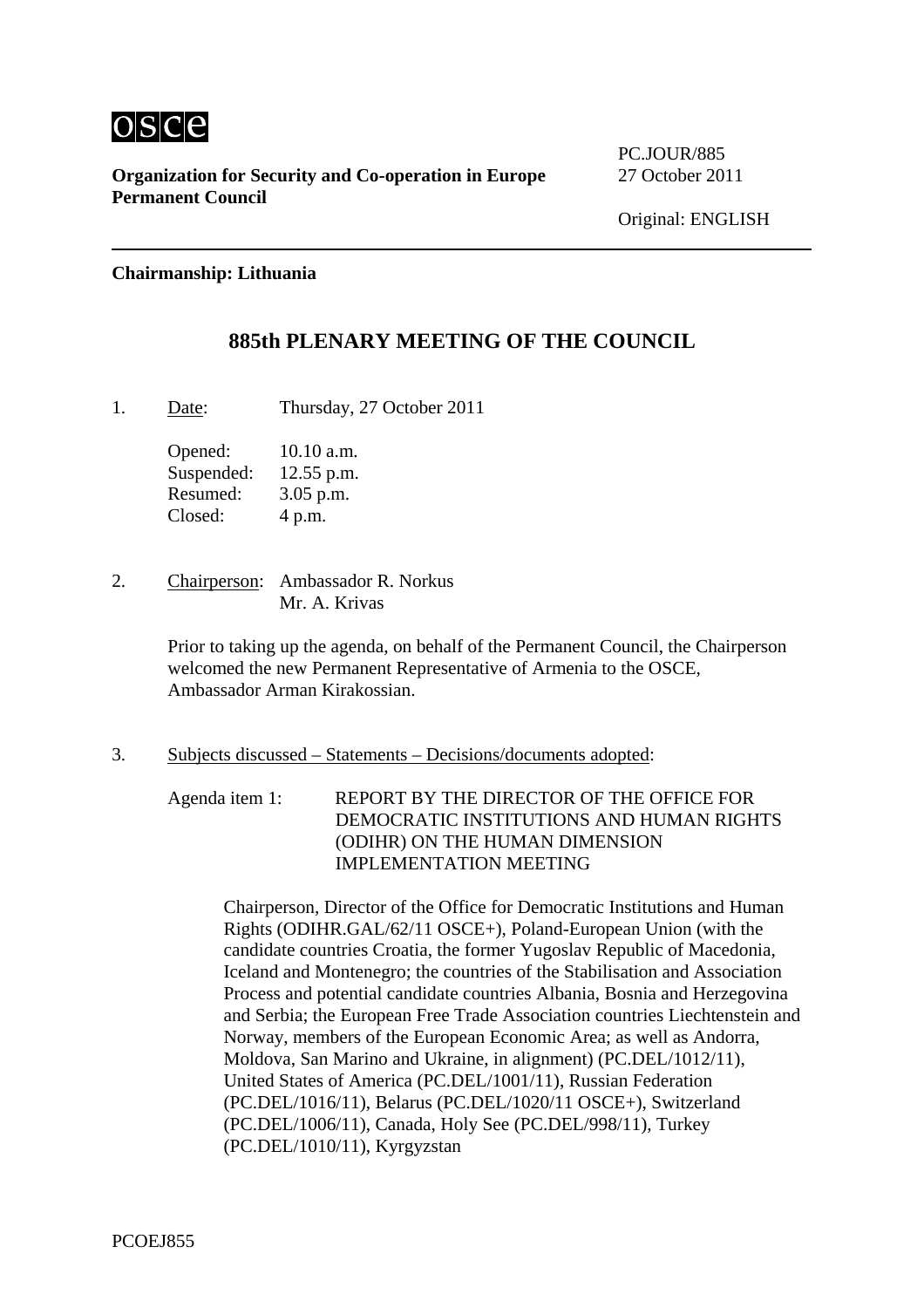### Agenda item 2: REPORT BY THE CO-ORDINATOR OF OSCE ECONOMIC AND ENVIRONMENTAL ACTIVITIES

Chairperson, Co-ordinator of OSCE Economic and Environmental Activities (SEC.GAL/170/11 OSCE+), Poland-European Union (with the candidate countries Turkey, Croatia, the former Yugoslav Republic of Macedonia, Iceland and Montenegro; the countries of the Stabilisation and Association Process and potential candidate countries Albania, Bosnia and Herzegovina and Serbia; the European Free Trade Association countries Liechtenstein and Norway, members of the European Economic Area; as well as Andorra, Armenia, Moldova and San Marino, in alignment) (PC.DEL/996/11), United States of America (PC.DEL/1004/11), Russian Federation (PC.DEL/1017/11), Belarus (PC.DEL/1021/11), Switzerland (PC.DEL/1007/11), Canada, Ukraine (PC.DEL/1015/11), Holy See (PC.DEL/999/11), Georgia, Azerbaijan, Armenia

Agenda item 3: REVIEW OF CURRENT ISSUES

- (a) *Earthquake in the Van province of Turkey on 23 October 2011*: Chairperson, Poland-European Union (PC.DEL/997/11), United States of America, Russian Federation (PC.DEL/1018/11), Canada, Belarus (PC.DEL/1023/11), Norway (PC.DEL/994/11), Azerbaijan, Ukraine (PC.DEL/995/11 OSCE+), Armenia, Holy See (PC.DEL/1000/11), Switzerland (PC.DEL/1008/11), Uzbekistan, OSCE Parliamentary Assembly, Georgia, Turkey (PC.DEL/1011/11), Kazakhstan (PC.DEL/1003/11)
- (b) *Freedom of assembly in the United States of America and in member States of the European Union*: United States of America (PC.DEL/1002/11), Belarus (PC.DEL/1022/11 OSCE+), Belgium, Spain, Poland-European Union, Germany, Portugal
- (c) *Announcement by ETA of the cessation of its armed activity, made on 20 October 2011*: Spain (Annex), France
- (d) *Recent developments in the Mediterranean region*: United States of America (PC.DEL/1009/11), OSCE Parliamentary Assembly
- (e) *Human rights and fundamental freedoms in Belarus*: Canada, Belarus
- (f) *Recent flooding in Thailand*: Canada

### Agenda item 4: REPORT ON THE ACTIVITIES OF THE CHAIRPERSON-IN-OFFICE

(a) *Chairing by Ambassador R. Norkus, Chairperson of the Permanent Council, of the 14th meeting of the Co-ordination Group between the Council of Europe and the OSCE, held on 21 October 2011*: Chairperson (CIO.GAL/212/11)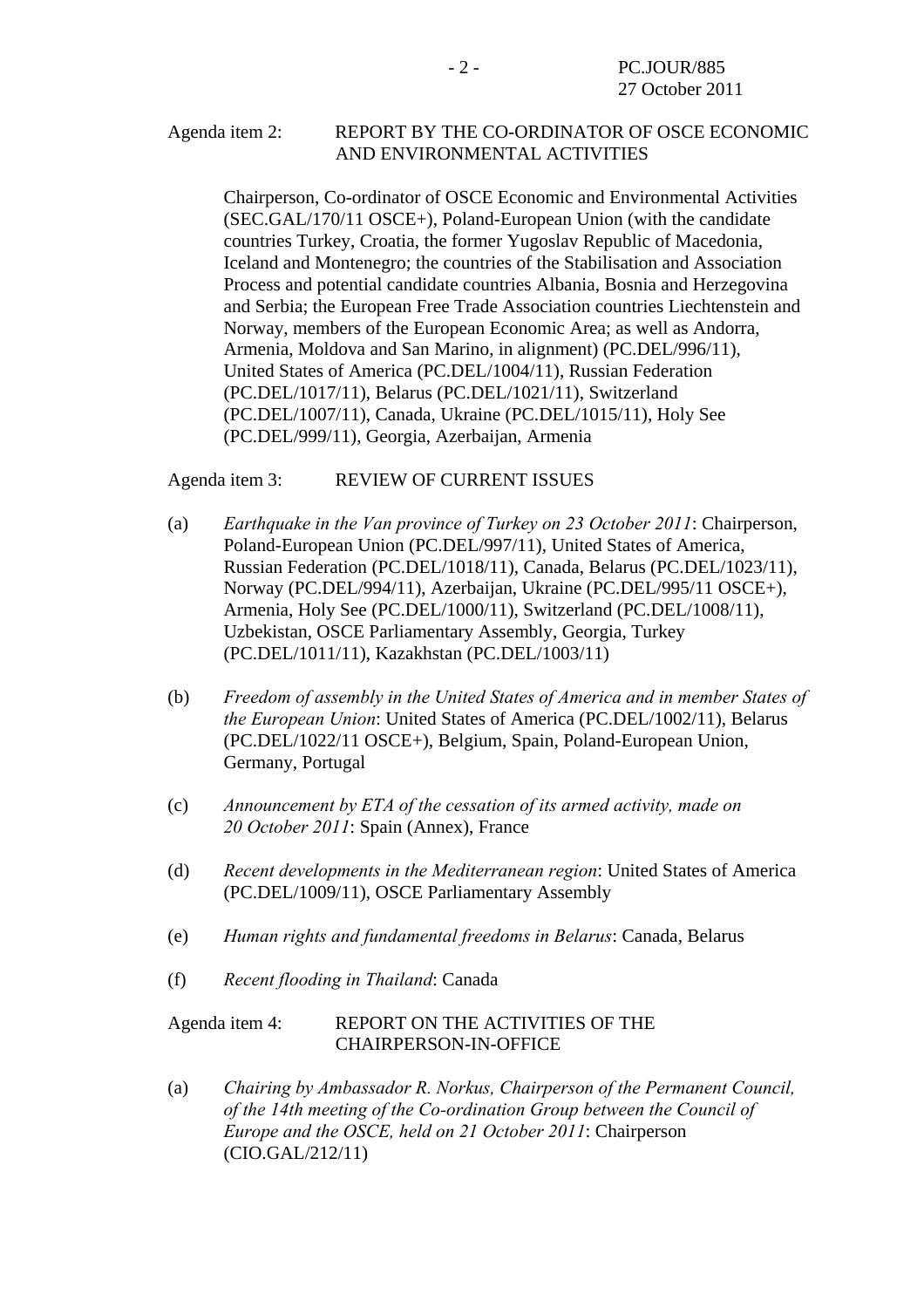- (b) *Participation of the Special Representative of the Chairperson-in-Office for Protracted Conflicts, Ambassador G. Čekuolis, in the sixteenth meeting of the Incident Prevention and Response Mechanism (IPRM), held in Dvani, Georgia, on 21 October 2011*: Chairperson (CIO.GAL/212/11)
- (c) *Statement by the Chairperson-in-Office calling on Belarusian President not to sign into law new restrictions on freedom of assembly and association in Belarus (SEC.PR/409/11)*: Chairperson (CIO.GAL/212/11)
- (d) *Participation of the Chairperson of the Permanent Council, Ambassador R. Norkus, in the Max van der Stoel Award ceremony, held in The Hague on 24 October 2011*: Chairperson (CIO.GAL/212/11)

Agenda item 5: REPORT OF THE SECRETARY GENERAL

- (a) *Announcement of the distribution of a written report of the Secretary General*: Secretary General
- (b) *Discussions in the Advisory Committee on Management and Finance on the Unified Budget proposal for 2012*: Secretary General

Agenda item 6: ANY OTHER BUSINESS

- (a) *Announcement of the distribution of the document entitled Status of Documents proposed for adoption by the OSCE Ministerial Council in 2011*: Chairperson
- (b) *Flight information for the Eighteenth Meeting of the Ministerial Council, to be held in Vilnius on 6 and 7 December 2011 (MC.INF/7/11)*: Chairperson
- (c) *Drawing of lots to establish the order of statements for the Eighteenth Meeting of the Ministerial Council, to be carried out on 3 November 2011 after the Permanent Council meeting (CIO.GAL/209/11 OSCE+)*: Chairperson
- (d) *Reinforced meeting of the Permanent Council, to be held on 18 November 2011*: Chairperson
- 4. Next meeting:

Thursday, 3 November 2011, at 10 a.m., in the Neuer Saal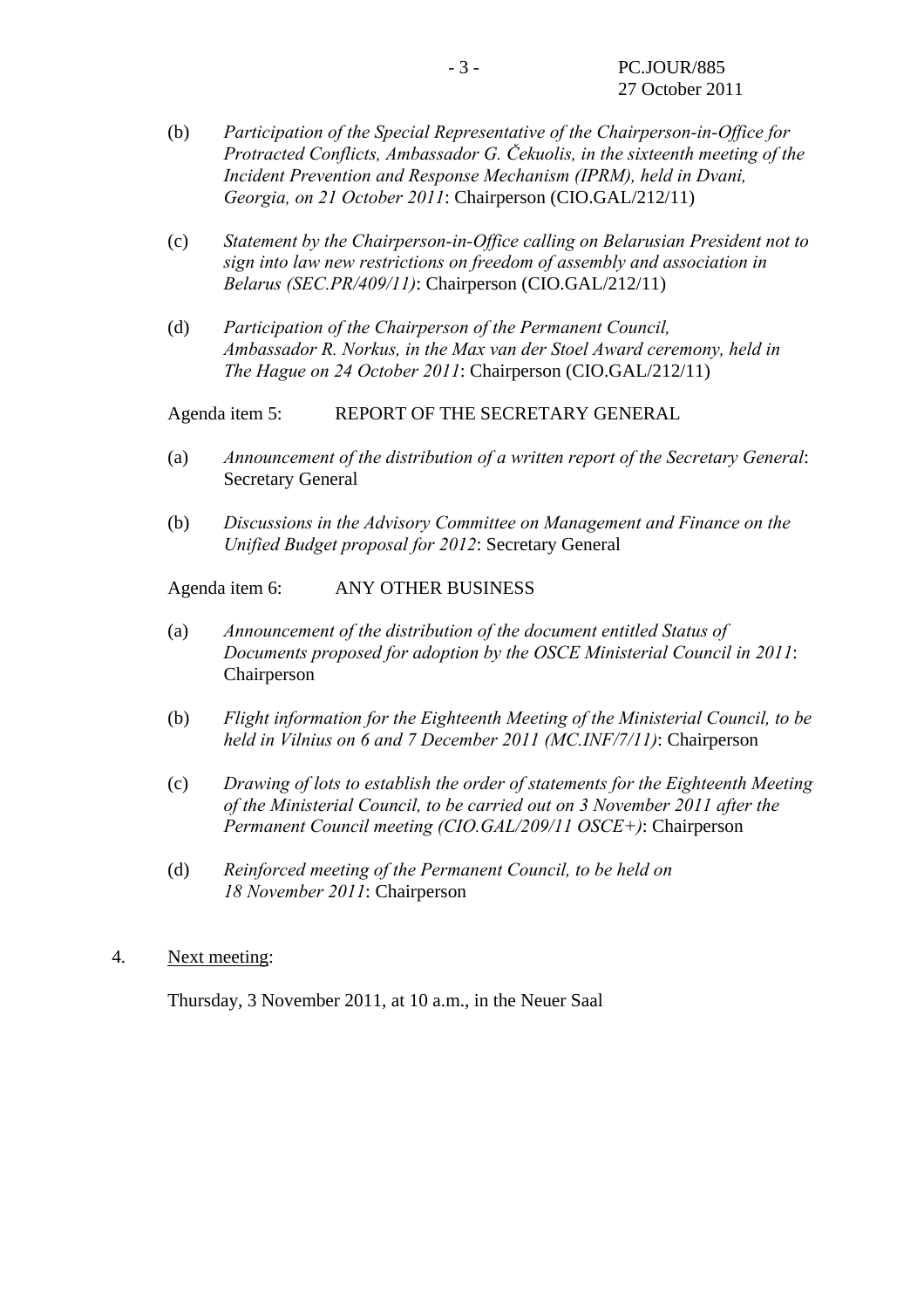

**Organization for Security and Co-operation in Europe** 27 October 2011 **Permanent Council Annex** 

PC.JOUR/885

 ENGLISH Original: SPANISH

**885th Plenary Meeting**  PC Journal No. 885, Agenda item 3(c)

## **STATEMENT BY THE DELEGATION OF SPAIN**

Mr. Chairperson,

 As the Ambassador and Permanent Representative of the Kingdom of Spain to the OSCE, I am pleased to officially inform the Permanent Council that, on 20 October 2011, the terrorist organization Euskadi Ta Askatasuna (ETA) announced a definitive end to its terrorist activity. This is, of course, a very important event, and it has been recognized as such by Spanish society.

 This general feeling on the part of the citizenry has been expressed by many institutions, both Spanish and foreign. His Royal Highness, the Crown Prince, noted that what has happened is, above all, "a great victory for our rule of law, for the will and determination shown by democratic institutions, for the sacrifice and the dedicated and effective work of the law enforcement agencies, and finally, for our society as a whole."

 For his part, the Prime Minister, in an official statement, emphasized that the end of ETA terrorism is a triumph for the rule of law. This, he said, "was made possible also with the help of France and its authorities, to whom we owe a debt of gratitude, along with all the countries that have expressed their solidarity and support for us over the years."

 On this occasion, we recall the commitments embodied in the OSCE Charter on Preventing and Combating Terrorism. We call upon all participating States to ensure that, on the basis of these commitments, we are able to cope with the challenge that this cruel and corrosive phenomenon, in all its manifestations, represents for the society of the twenty-first century.

#### Mr. Chairperson,

 The legitimate satisfaction expressed by all sectors of Spanish democratic society and its institutions at having prevailed over ETA terrorism goes hand in hand with the remembrance of and respect for its victims and their suffering. We share in the moving tributes that have been offered to their memory and dignity.